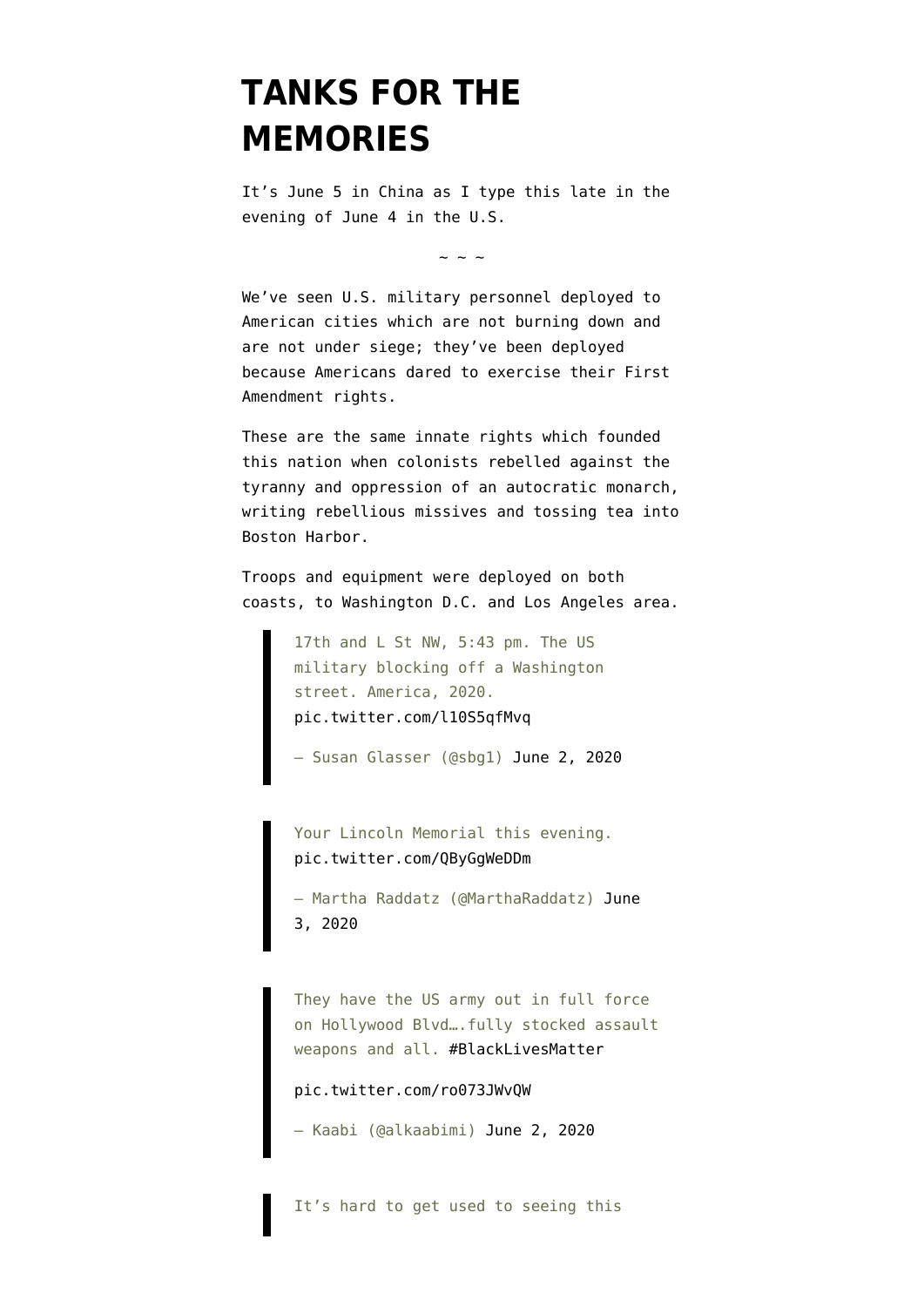military presence at nonviolent protests in downtown Los Angeles. [pic.twitter.com/QRdHjcV7QL](https://t.co/QRdHjcV7QL)

— Miranda Yaver (@mirandayaver) [June 4,](https://twitter.com/mirandayaver/status/1268385161302863872?ref_src=twsrc%5Etfw) [2020](https://twitter.com/mirandayaver/status/1268385161302863872?ref_src=twsrc%5Etfw)

Sen. Chris Murphy wants to know more about this aircraft also deployed:

> An Air National Guard RC-26B reconnaissance aircraft circled the DC protests last night. Flight path below.

First time I can find that this aircraft, normally used for war zones/disasters/narcotics, has been used to gather intel at a protest.

Very troubling. I have questions. [pic.twitter.com/DlQRPJf7NI](https://t.co/DlQRPJf7NI)

— Chris Murphy (@ChrisMurphyCT) [June 4,](https://twitter.com/ChrisMurphyCT/status/1268628684908498947?ref_src=twsrc%5Etfw) [2020](https://twitter.com/ChrisMurphyCT/status/1268628684908498947?ref_src=twsrc%5Etfw)

Some of this military deployment was just plain stupid, sloppy, wasteful — flip-flopping resources from one place to another. I can't imagine the military doing this; this is on Barr and Trump.

A federal riot team was dispatched to Miami for some reason. Perhaps it was because of Trump National Doral Miami golf course, or Mar-a-Lago, Trump National Golf Club Jupiter, and Trump International Golf Club West Palm Beach located an hour north. Perhaps it was because Miami-Dade County is only 15% non-Hispanic white and there would surely be protesting there. Maybe it was intended as an intimidation or voter suppression tactic which doesn't appear to have occurred to Floridians.

The locals in Miami certainly [didn't know why](https://www.wlrn.org/post/federal-riot-team-was-sent-miami-now-theyre-leaving-without-being-deployed).

With the news, a question hung in the air. Why Miami?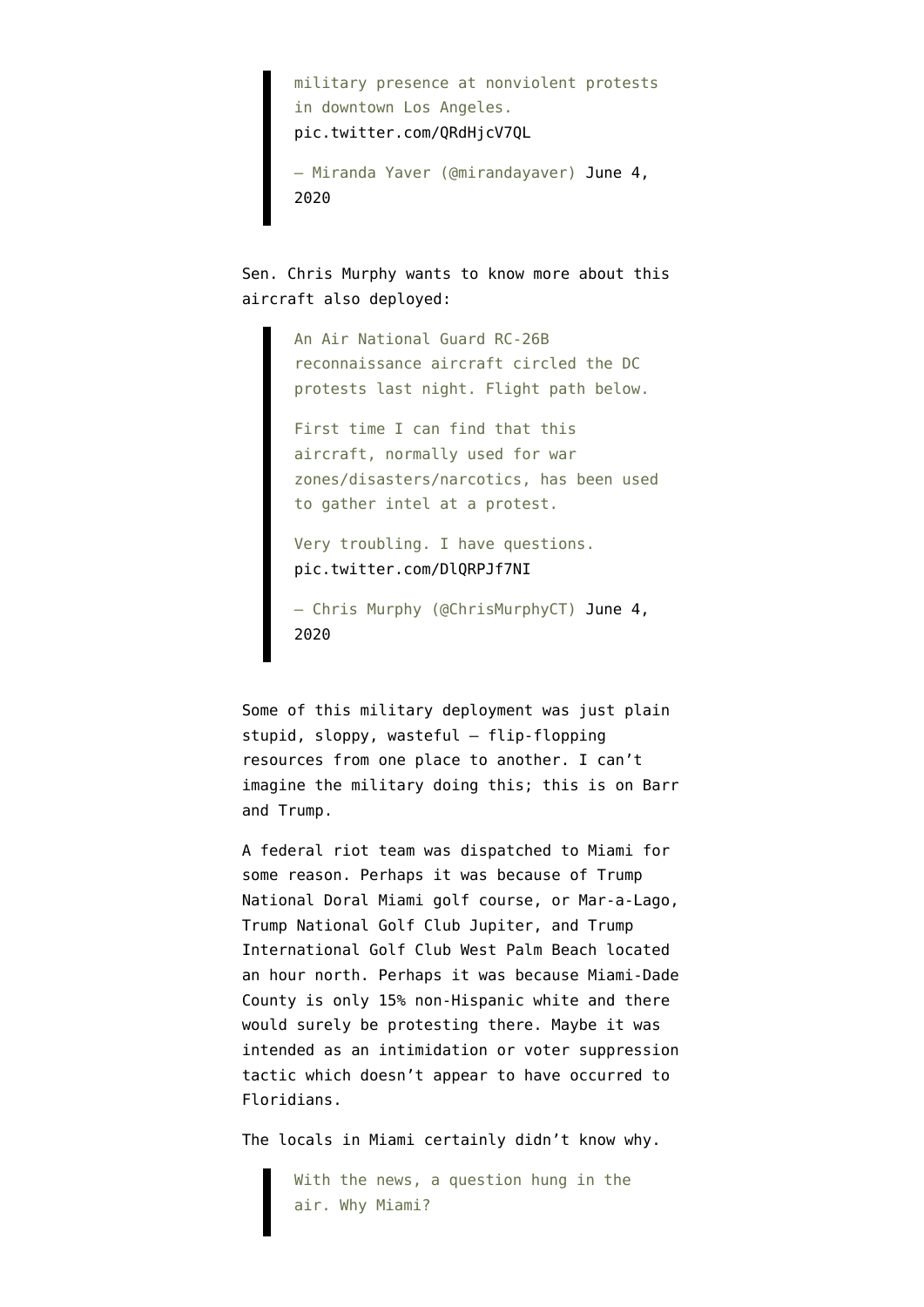The answer is still shrouded in mystery, but the way the announcement was carried out has confused officials across different levels of government. Several law enforcement sources at both local and federal levels only learned about the team's presence in Miami after reporters pointed them to statements from the Trump Administration.

Ultimately, the federal team is leaving Miami without being deployed.

Florida's Gov. Ron DeSantis asked the National Guard to drop its work on COVID-19 support and take up patrol in Tampa because of protests there — but the protests have been relatively peaceful.

At least until police showed up.

TAMPA POLICE DEPARTMENT INCITES VIOLENCE AT PEACEFUL PROTESTS [pic.twitter.com/D6n7M349Jt](https://t.co/D6n7M349Jt) — mimosa monster (@jennyy\_poo) [June 4,](https://twitter.com/jennyy_poo/status/1268674035405160453?ref_src=twsrc%5Etfw) [2020](https://twitter.com/jennyy_poo/status/1268674035405160453?ref_src=twsrc%5Etfw)

There's also the hyper-militarized police which can barely be distinguished from military. This one is particularly puzzling since Walnut Creek, California is a relatively wealthy and [relatively white](https://en.wikipedia.org/wiki/Walnut_Creek,_California#Demographics) part of the state.

> "If you do not move, you will be dead!" – Police in a military vehicle in Walnut Creek, California. [pic.twitter.com/oWxQAB6IM2](https://t.co/oWxQAB6IM2) — Joshua Potash (@JoshuaPotash) [June 3,](https://twitter.com/JoshuaPotash/status/1268095306274607104?ref_src=twsrc%5Etfw) [2020](https://twitter.com/JoshuaPotash/status/1268095306274607104?ref_src=twsrc%5Etfw)

This tank-ish vehicle drew comparisons to tanks used in Tiananmen Square in 1989.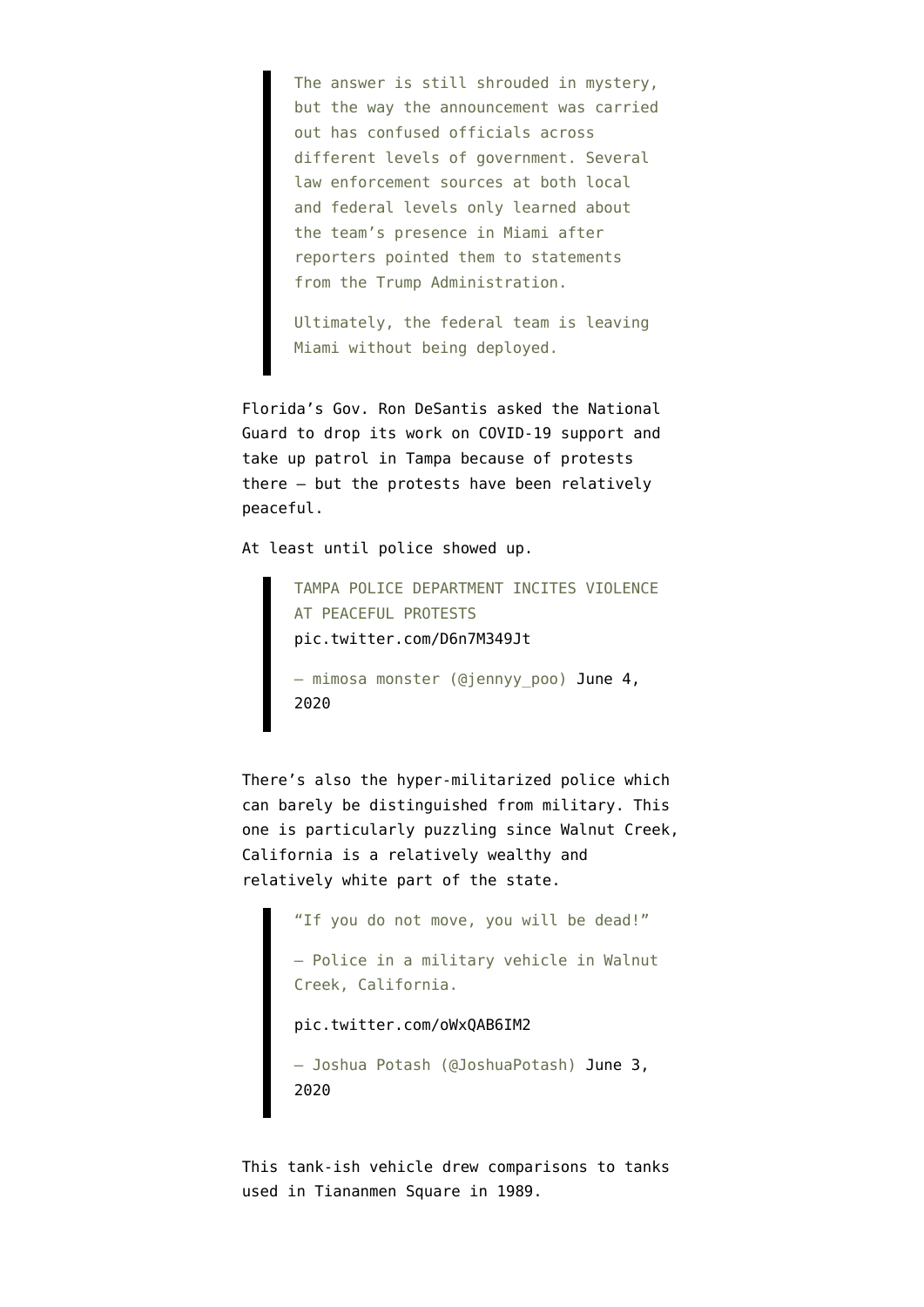June 4, 1989, to be exact  $-31$  years ago.

It's not just Americans who see a parallel; this is from a Canadian academic:

> This is my Twitter timeline right now. 1989-2020. [pic.twitter.com/jErbE8Svv9](https://t.co/jErbE8Svv9)

— Stephanie Carvin (@StephanieCarvin) [June 4, 2020](https://twitter.com/StephanieCarvin/status/1268385643891220481?ref_src=twsrc%5Etfw)

Some of my friends of Chinese heritage are disturbed by the comparison, suggesting Americans avoid it in no small part because many Chinese are still traumatized by the 1989 events. Others are concerned because China's government still aggressively censors any mention of the 1989 protests, potentially removing users from social media. This is a serious punishment because all their identity, employment information, bill paying, credit scores are mediated through social media.

Other Chinese who don't live in the mainland point to the comparison between 1989 and the US in 2020 and warn us not to end up like the Chinese — under an even more repressive state after hundreds of civilians' deaths when the military put down the protests, squelching demands for a more democratic society.

It doesn't seem possible that there could be more than a passing similarity between China in 1989 and the U.S. today, given the amount of freedoms many (straight white) Americans in this country possess.

We were reminded, though, the likely reason the military was called upon may have found inspiration in 1989.

> In 1990 Playboy interview, Trump talked about the Tiananmen Square massacre: <https://t.co/JpuMlVvXe1> [pic.twitter.com/BVnTkEuwOn](https://t.co/BVnTkEuwOn)

— Michiko Kakutani (@michikokakutani) [March 15, 2016](https://twitter.com/michikokakutani/status/709570919463780353?ref_src=twsrc%5Etfw)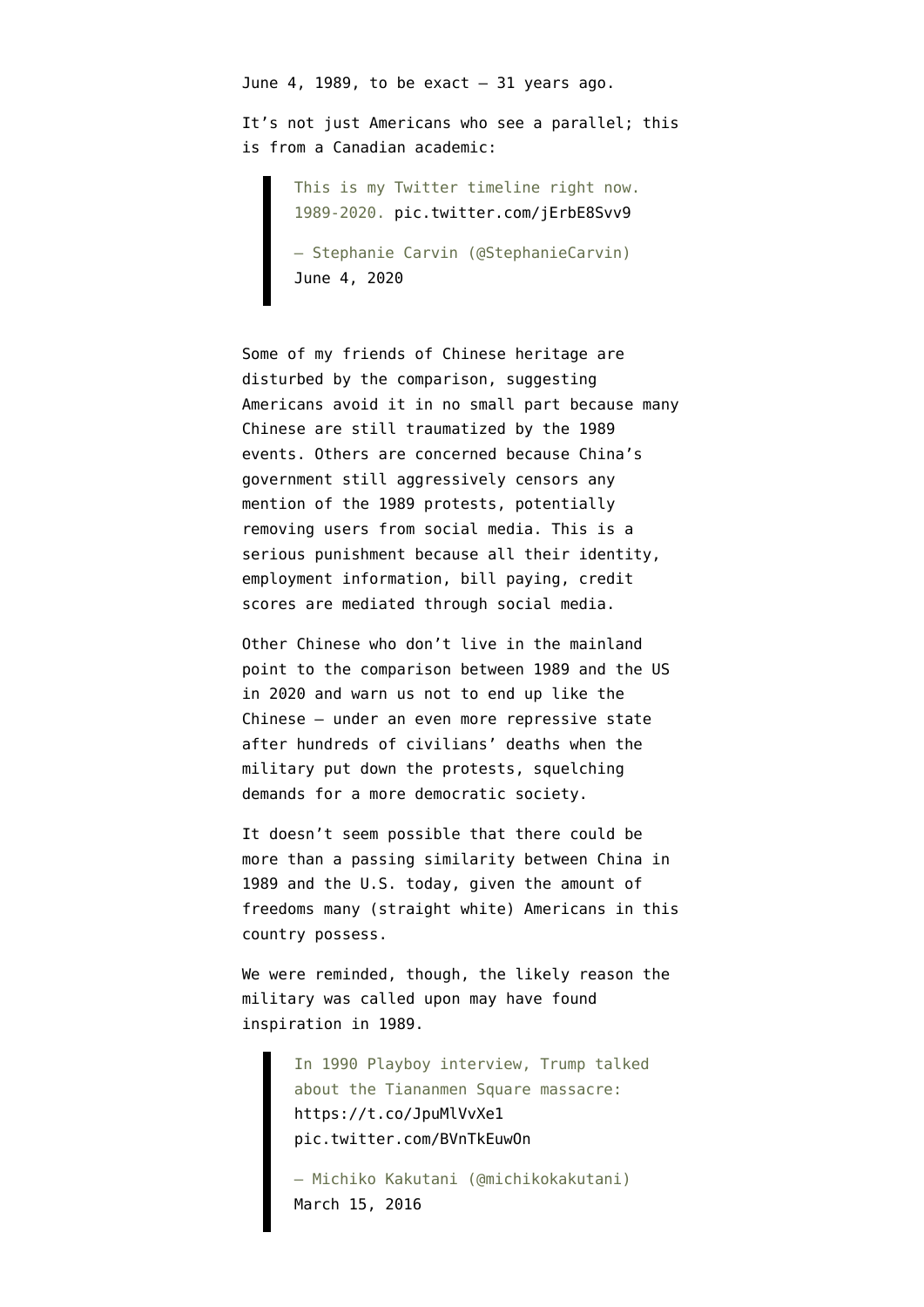Does Trump think this is just [a noisy student](https://www.businessinsider.com/trump-praised-china-tiananmen-foreshadowing-response-to-george-floyd-protests-2020-6?r=US&IR=T) [uprising which can be put down with tanks?](https://www.businessinsider.com/trump-praised-china-tiananmen-foreshadowing-response-to-george-floyd-protests-2020-6?r=US&IR=T) Do his bigoted, talentless minions likewise think police brutality is a nothing burger which can be squashed easily with a show of force?

It's rather ridiculous what power has been called upon to protect the White House from the protesters who want police brutality against black Americans to end.

> UPDATE: 4500 National Guard now in DC, up from 1200. This does not include 1600 active duty troops waiting in the wings just outside the District via [@CBSNews](https://twitter.com/CBSNews?ref_src=twsrc%5Etfw) David Martin.

— Paula Reid (@PaulaReidCBS) [June 4,](https://twitter.com/PaulaReidCBS/status/1268564567610843137?ref_src=twsrc%5Etfw) [2020](https://twitter.com/PaulaReidCBS/status/1268564567610843137?ref_src=twsrc%5Etfw)

Law enforcement deployed in/to DC we've seen/reported:

US Secret Service US Park Police Arlington PD (gone) DC Nat'l Guard + other states Bureau of Prisons FBI DEA DHS ICE CBP TSA US Marshals Pentagon Force Protection Ft Bragg/Fort Drum active duty troops MPD Miss anyone? — Alexander Marquardt (@MarquardtA) [June](https://twitter.com/MarquardtA/status/1268349405733761025?ref_src=twsrc%5Etfw) [4, 2020](https://twitter.com/MarquardtA/status/1268349405733761025?ref_src=twsrc%5Etfw)

So much energy and resources wasted because Trump has a ridiculously shallow concept of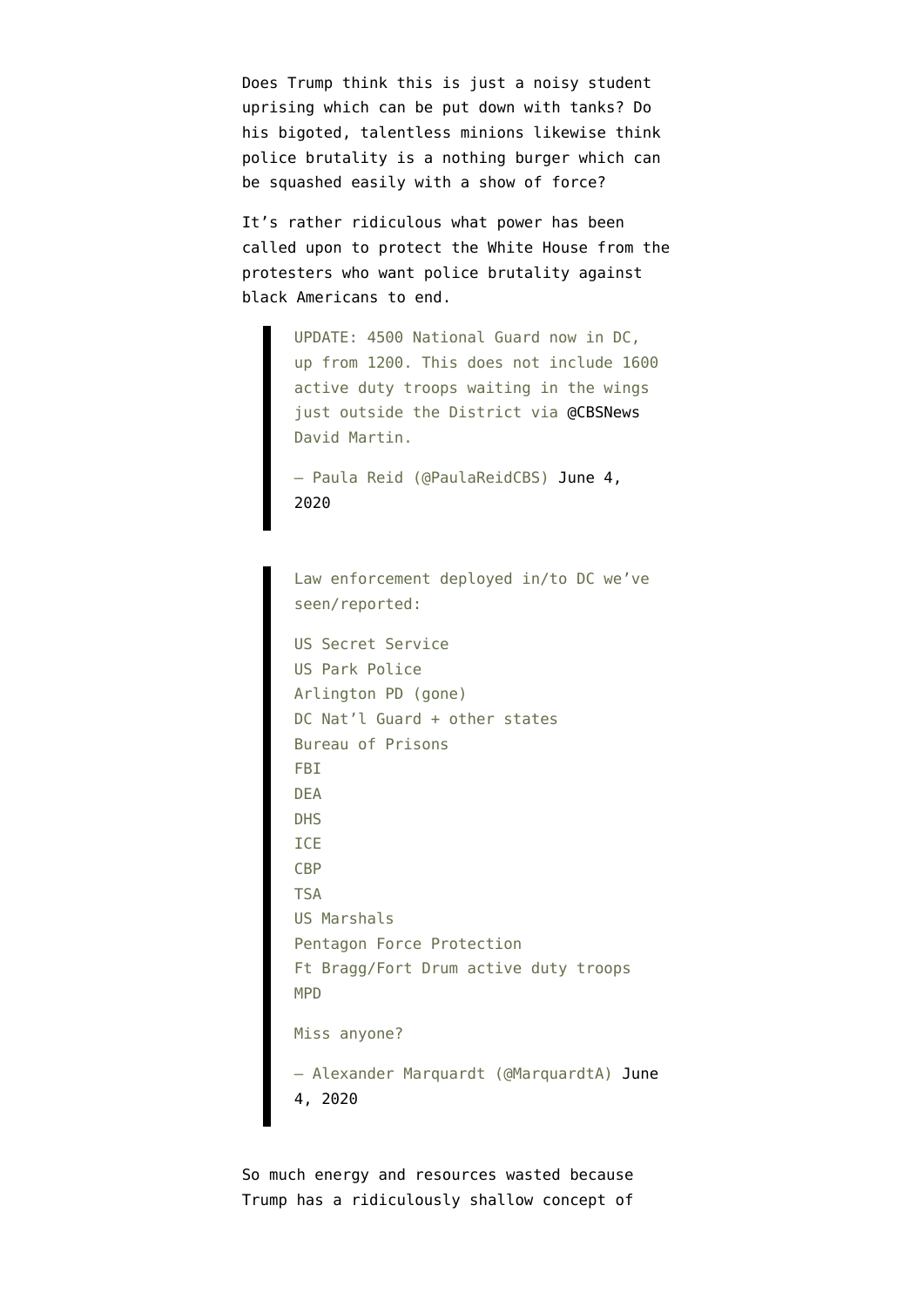power and how best to use it.

But even more ridiculous than all this overkill intended to suppress Americans' First Amendment right to exercise free speech through protest is the Republican Party's hypocrisy, from Sen. Tom Cotton's obnoxious op-ed in The New York Times calling for military deployment against Americans, to this feckless gem from the House GOP caucus:

> Today, we remember the scores of innocent demonstrators killed by the Chinese Gov't 31 years ago at Tiananmen Square for speaking out against the totalitarian regime.

We must hold the CCP accountable for suppressing freedom & for their malign activity that continues today. [pic.twitter.com/ncPH2M33Je](https://t.co/ncPH2M33Je)

— House Republicans (@HouseGOP) [June 4,](https://twitter.com/HouseGOP/status/1268603674822979585?ref_src=twsrc%5Etfw) [2020](https://twitter.com/HouseGOP/status/1268603674822979585?ref_src=twsrc%5Etfw)

Utterly blind to their double standard — a president who uses the military to suppress constitutionally-protected speech in violation of his own oath of office is okay with them, but they threaten a totalitarian government which also suppressed speech with military force?

At least the Chinese [show signs of breaking](https://www.abacusnews.com/culture/coronavirus-doctors-last-social-media-post-draws-commemorations-tiananmen-crackdown/article/3087546) [their suppression](https://www.abacusnews.com/culture/coronavirus-doctors-last-social-media-post-draws-commemorations-tiananmen-crackdown/article/3087546) — in spite of attacks on Hong Kong's freedoms — after their government's initial handling of the COVID-19 pandemic cost the country valuable time to stop the disease from ravaging Wuhan's population.

> [#Coronavirus](https://twitter.com/hashtag/Coronavirus?src=hash&ref_src=twsrc%5Etfw) doctor's last social media post draws commemorations of Tiananmen crackdown<https://t.co/MOejKT5zM8>

- Abacus (@AbacusNews) [June 4, 2020](https://twitter.com/AbacusNews/status/1268535555874308100?ref_src=twsrc%5Etfw)

Free speech would have saved Chinese lives; it would have prevented President Xi Jinping's and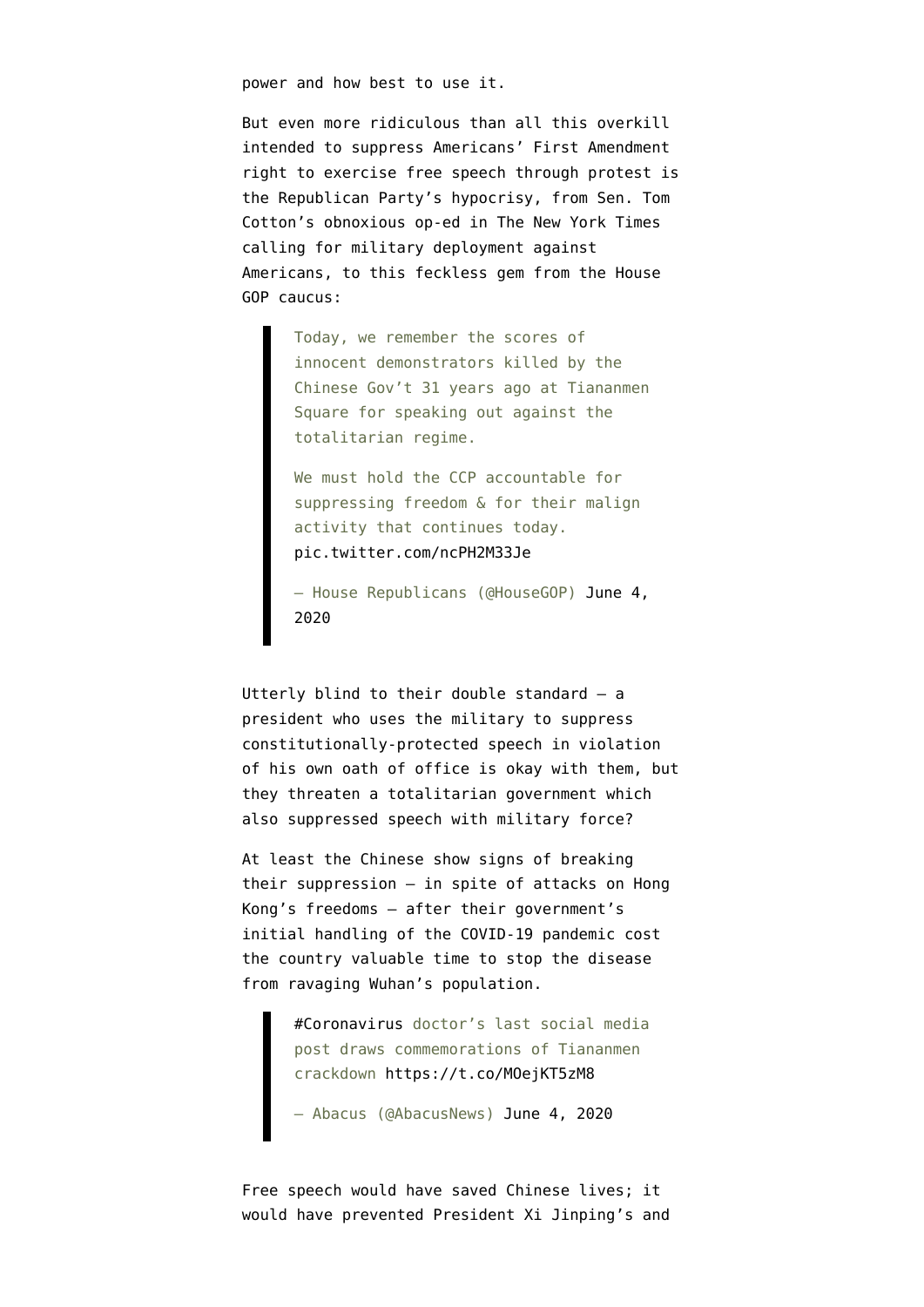the [Chinese Communist Party](https://en.wikipedia.org/wiki/Communist_Party_of_China)'s loss of credibility caused by suppressing Dr. Li Wenliang's warning about COVID-19

Somehow I doubt Trump will learn anything at all from China's failure.

> This is the weirdest photo op of all time. How does it make you feel? [pic.twitter.com/3q9gRwW12T](https://t.co/3q9gRwW12T)

— Claire McCaskill (@clairecmc) [June 3,](https://twitter.com/clairecmc/status/1268227282390462465?ref_src=twsrc%5Etfw) [2020](https://twitter.com/clairecmc/status/1268227282390462465?ref_src=twsrc%5Etfw)

He certainly doesn't seem able to learn from his own.

 $\sim$   $\sim$   $\sim$ 

It's now June 5 here in the U.S. as I finish typing this.

31 years ago, a lone man carrying bags in his hands as if he had just been shopping, stood in front of a line of tanks impeding their procession. The Chinese military had fired upon protesters, killing as many as 500 people in Tiananmen Square during the previous two days in an effort to put down the pro-democracy movement.